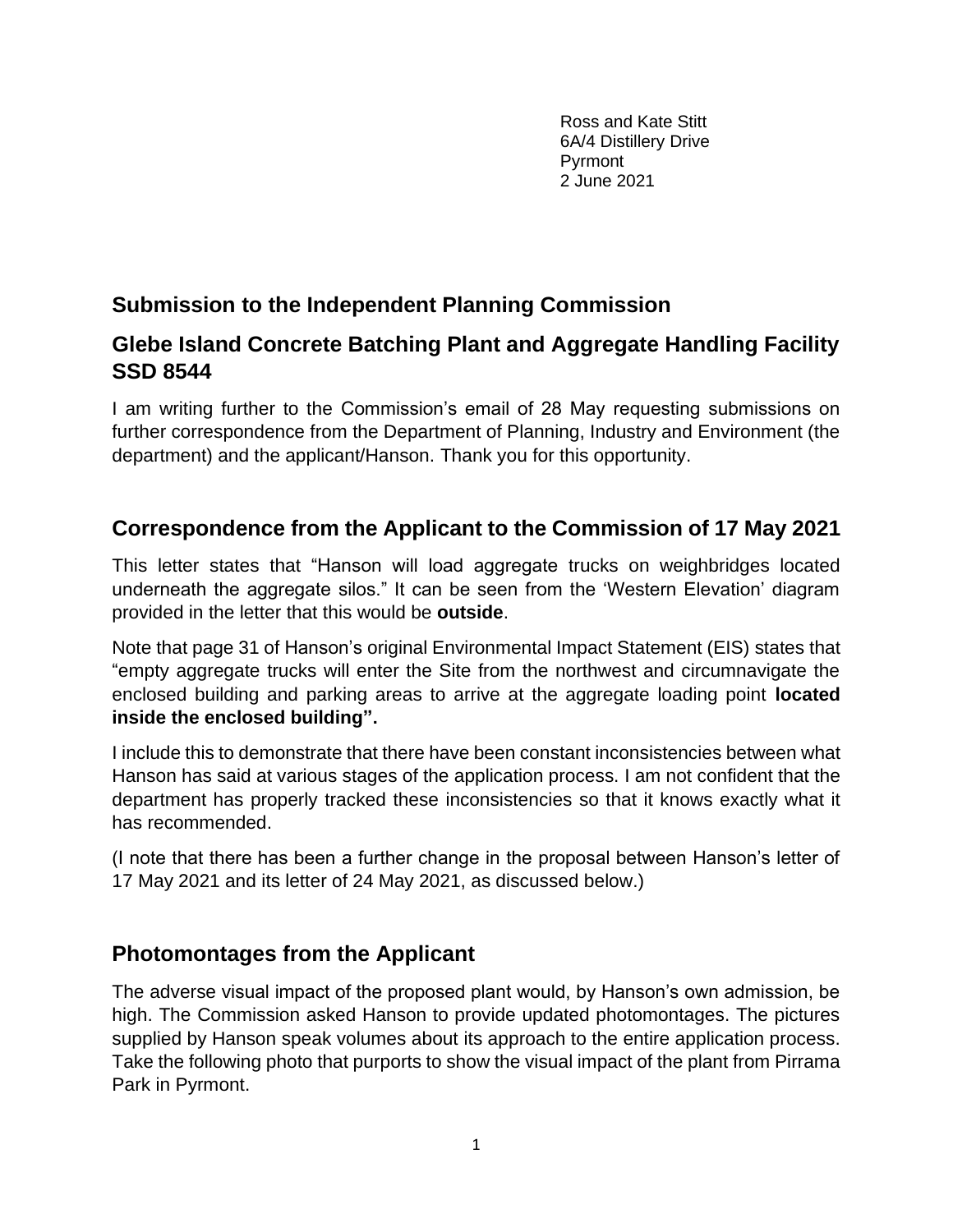

This photo is totally misleading. It uses some kind of wide-angle lens that gives a false impression of the visual impact of the proposed plant. The plant appears to be a huge distance from the park, thereby diminishing its visual impact.

Compare Hanson's photo with a photo I took from the park with a standard lens and with a person in the photo to provide a sense of scale. This portrays the true proximity of the ANZAC bridge and the site of the proposed plant.



Applying the same scale to Hanson's photomontage, the true view from Pirrama Park would be as follows.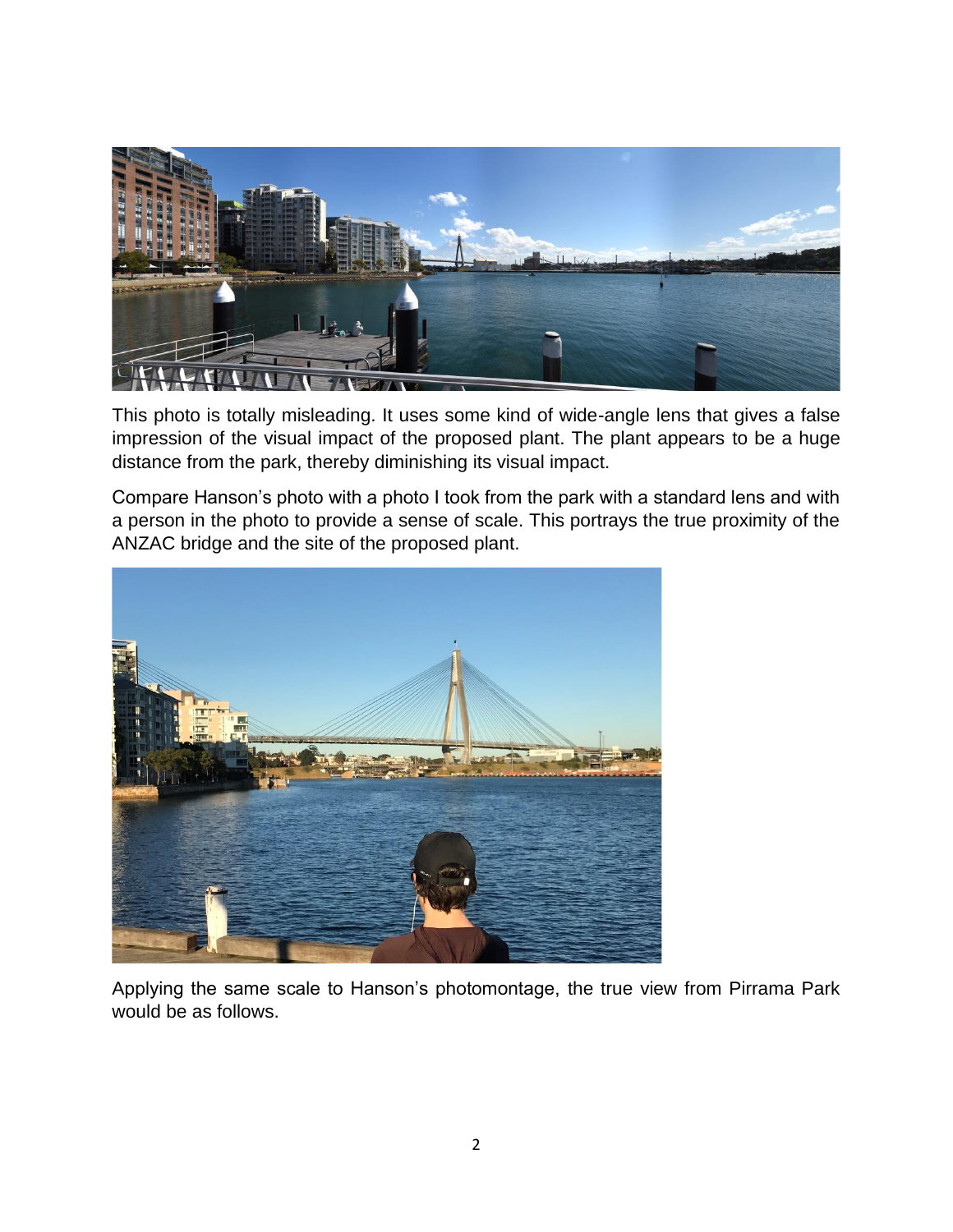

This version shows that the plant would have a highly negative impact on views from the park to the ANZAC bridge. Compare this photo with Hanson's wide-angle version above. The latter seriously understates a major problem with the proposed plant.

The same analysis applies to Hanson's photomontage of the view from the park on Bowman St. It appears as if the plant is a huge distance from the foreshore walk when in reality it is much closer and has a much more significant and adverse visual impact.

The misleading nature of these latest photomontages provided to the Commission by Hanson is an example of why local residents have become so cynical about both Hanson's analysis of its proposal and the department's unquestioning acceptance of that analysis in making its own assessment. It is particularly significant in this case because the adverse impact of the plant on views to and from the iconic ANZAC bridge is one of the proposal's greatest defects.

# **Letter from the Applicant to the Commission of 24 May 2021**

#### *Use of aggregate*

Page 2 of this letter states that "it is intended that **the vast majority (if not all)** of the aggregates delivered to the site via ship would be used on-site at the proposed Glebe Island concrete batching plant". Compare this with page 11 of the EIS which states that the "two purposes" of the proposed Glebe Island plant would be "to act as **a shipping facility** that will support **a number of Hanson (and Hymix) concrete batching plants**" and to manufacture concrete.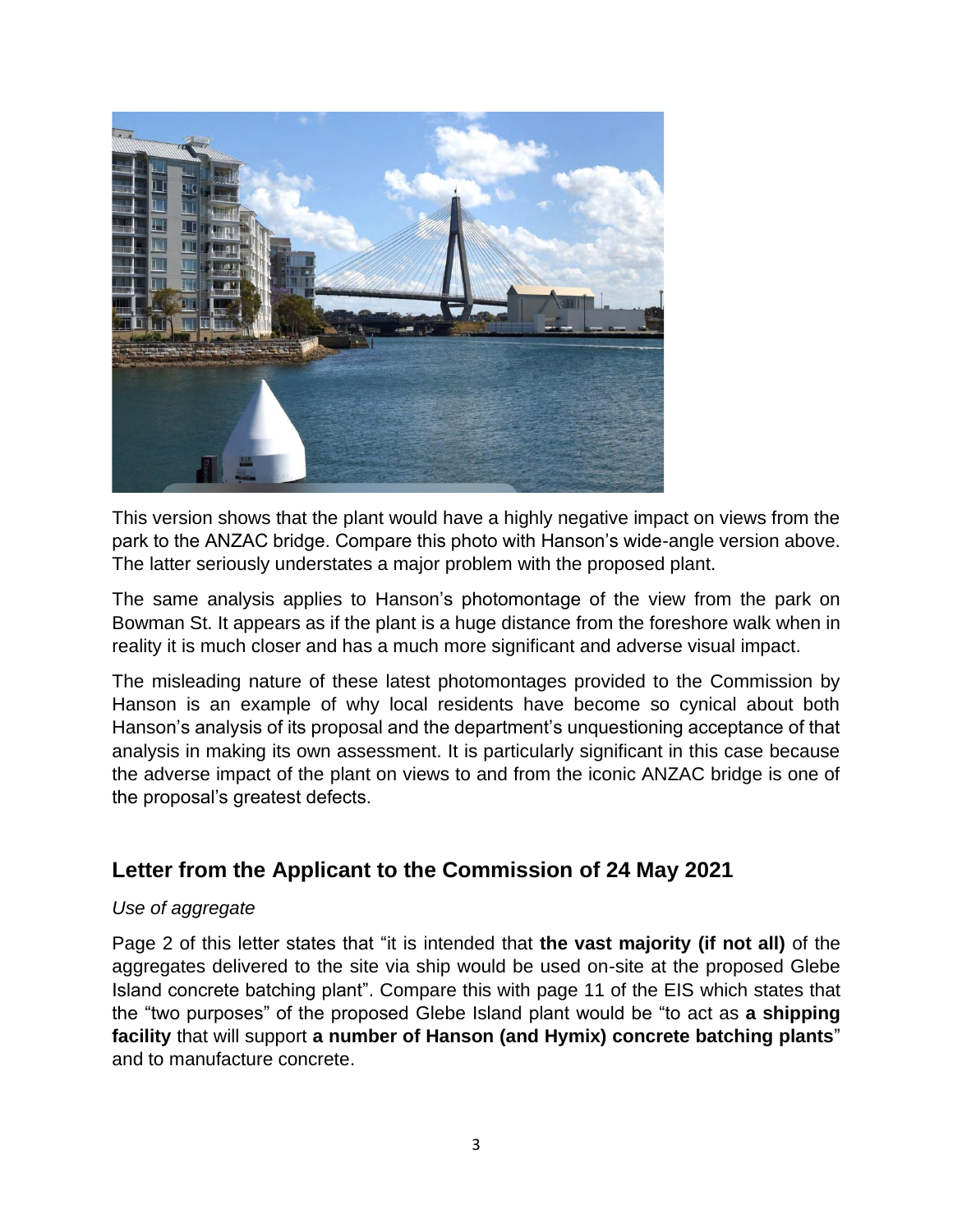This is yet another significant inconsistency. The EIS indicates that the plant would be a major shipping hub to supply aggregate to multiple Hanson and Hymix plants, but Hanson now tells the Commission that the "vast majority (if not all)" of the aggregate would in fact be for the Glebe Island concrete plant. Again, this is typical of material inconsistencies throughout this application process. Are the facts constantly changing or does Hanson say different things to different audiences?

### *Operating hours*

The Commission asked Hanson to provide "Examples of other concrete batching facilities in the Sydney region that operate for 24 hours per day, 7 days per week". Hanson's response is as follows:

All of Hanson's concrete plants in Sydney have **historically** operated 24 hours per day to meet market demands. Currently both Hanson's Banksmeadow and Greenacre concrete plants are operating on a 24/7 basis. Most other concrete batch plants in Sydney have the **capability** to operate 24/7*.*

What does this answer mean? First, what happened "historically" is irrelevant. Historically, Sydney airport operated 24/7 but now it is subject to a curfew at night.

Secondly, Hanson only identifies two plants that are currently operating 24/7. I don't know how many plants Hanson has in Sydney. A search on Google indicates 13 Hanson plants and 8 Hymix plants. Two out of twenty-one plants is **less than 10%**. It is hard to imagine that any existing plant is closer to such a large, densely populated residential area as the proposed plant would be to Jacksons Landing. The proposed plant would logically be the one least likely to be allowed to operate 24/7.

Thirdly, Hanson says "most other concrete plants in Sydney have the **capability** to operate 24/7". Does that mean that they are allowed to operate 24/7 or that they are physically **capable** of operating 24/7? Even if the former, the use of the word "most" means that some of Hanson's plants are not allowed to operate 24/7. Again, given the remarkably close proximity of the proposed plant to a high population area, if some plants are not allowed to operate 24/7, logically the same treatment would apply to the proposed plant.

### *Loading aggregate*

Page 4 of Hanson's letter says loading would occur "from the partially enclosed space underneath the silos". This is a change from the previous week's letter which had the loading occurring completely outside. It is remarkable that a multi-billion dollar international conglomerate has spent three years on this application and it is still a moving feast.

The uncertainty on this aspect of the plant's operations is particularly unacceptable given that noise pollution has been an obvious and major issue from the outset. Is the department's 'assessment' based on aggregate loading occurring from fully outside as per Hanson's letter of 17 May or from "the **partially enclosed space** underneath the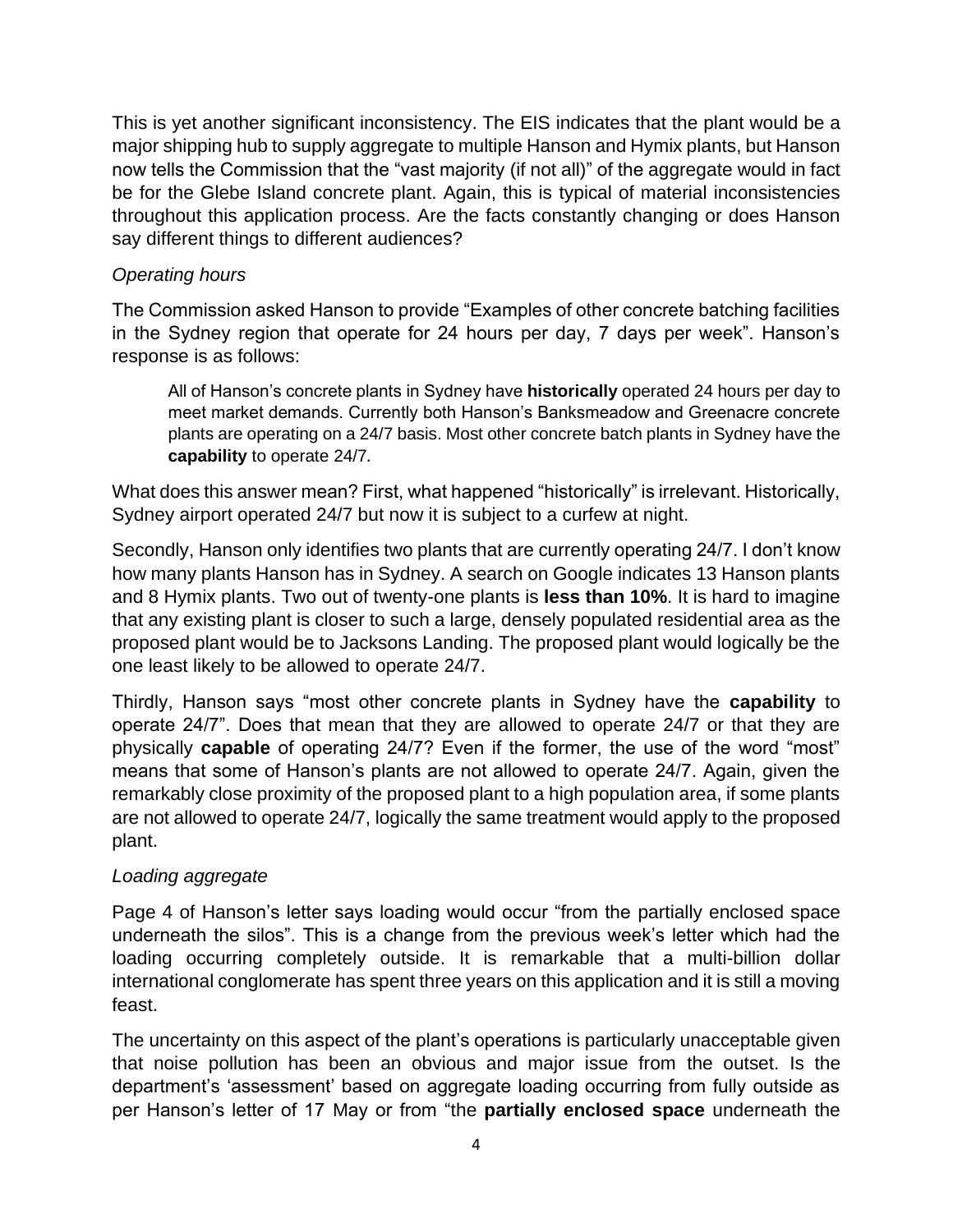silos" as per Hanson's letter of 24 May or from "inside the **enclosed building**" as per page 31 of Hanson's EIS? How can the department claim to have properly assessed the noise impact given the uncertainty and constant amendments?

Metal aggregate falling from a silo into a steel truck is extremely noisy. Surely local residents have a right to expect some precision when analysing this problem and some meaningful effort by the department to procure mitigation by the party causing the noise. Instead, the department's response is simply to accept that there would be noise exceedances and to say that the solution is for local residents to keep their doors and windows shut 24/7.

If this application is ultimately approved, the loading of aggregate should be required to occur within an enclosed building (as Hanson originally proposed) and that building should be acoustically treated. Hanson should not be allowed to proceed with what is cheapest for it at the expense of the local community.

#### *Maximum delivery capacity*

The final point in Hanson's letter is yet another example of the unsatisfactory nature of this application process. The department spent three years working on this application before issuing its detailed assessment and the 'Recommended Development Consent'. Part F of the latter sets out very precise "Limits on consent". Limit F3(a) states that "The operation of this use is restricted to a maximum of delivery of 1,000,000 million (sic) tonnes of concrete aggregates per annum".

The volume of aggregates allowed to be delivered is obviously a fundamental number. It sets the parameters for the levels of noise and air pollution and road and water traffic congestion to be generated by the plant. But Hanson now seeks to have this limit substantially increased above the department's recommendation by amending it so that it applies solely to aggregate delivered **by ship**.

This makes no sense. It would significantly increase the volume of aggregates that could be delivered because the new limit would become one million tonnes by ship **plus** the amount delivered by road. And there would be no limit set on the road deliveries at all. This would cause a corresponding increase in air and noise pollution and in road and water traffic congestion.

This cannot have been what the department intended. Why would the department have imposed a limit on deliveries by ship but not deliveries by road? That is completely counterintuitive given that one of the supposed benefits of the proposal would be to reduce road traffic by transporting aggregate by ship.

How can Hanson now request that such a fundamental constraint on pollution and congestion be amended at the final hurdle?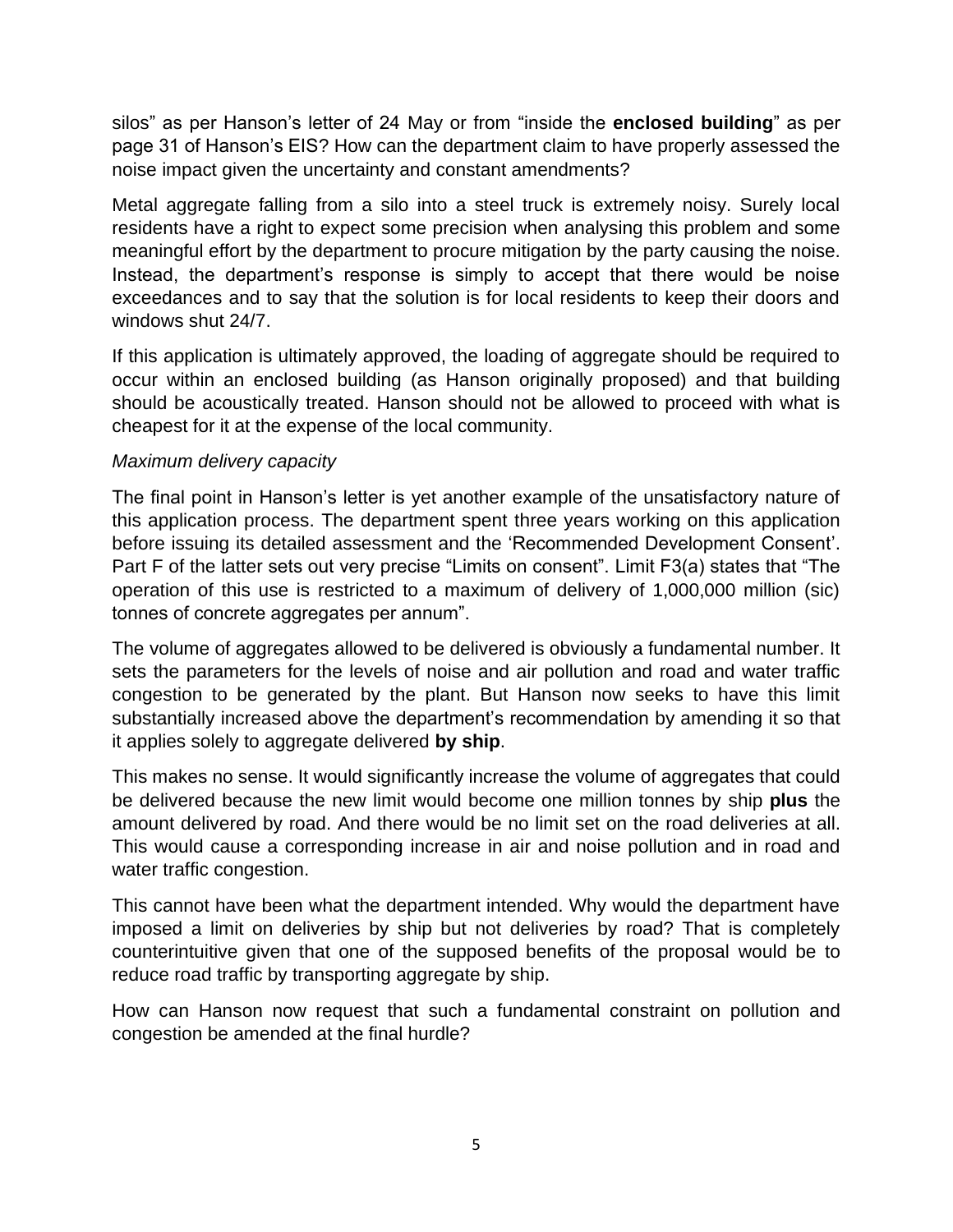# **Letter from the Department to the Commission of 18 May 2021**

### *Strategic context*

The Commission asked the department to "provide some more detail regarding the coexistence of the proposal with potential future uses in the Precinct". This is a fundamental question. The fact that the department's reply is three short paragraphs, less than half a page, speaks volumes.

The department did not provide any detail to the Commission because it is impossible to reconcile a major and permanent 24/7 industrial plant on Glebe Island with the potential future uses of Glebe Island and the wider Bays West area. The industrialisation of Glebe Island, and the associated air, noise, and above all, visual pollution would self-evidently render the surrounding area unattractive for commercial, entertainment, recreational, and other uses. The residents of Jacksons Landing can attest that it would certainly rule out any residential development anywhere near the site. Few things can happily "coexist" with a dirty, noisy concrete plant.

As has been pointed out many times, the proposed concrete plant would make a nonsense of the purported rehabilitation of the old Glebe Island bridge and its use to connect a revitalised Pyrmont and the Sydney CBD with Bays West. The western end of the bridge is right beside where the department would allow Hanson to build a concrete plant. That would obviously impede any connection by cyclists and pedestrians from east to west.

The Hanson plant would seriously undermine most other development possibilities on Glebe Island for the next quarter century. It would be inconsistent with many of the department's published plans and strategies and would carry a high opportunity cost economically, socially, and environmentally. It is no wonder that the department's response to the Commission on this issue was so brief.

### *Height details*

This is perhaps the most significant item in the recent correspondence received by the Commission. It goes to the crucial issue of the proposed plant's visual impact.

Two figures stand out. The height of the ANZAC bridge deck "at the pylon structure closest to the proposed development" is 30.6 ms and the height of the aggregate storage silos would be 37.6 ms. That means that the silos would be 7 ms higher than the ANZAC bridge carriageway. That is a huge difference. The silos would effectively tower over the carriageway.

This height difference would be reflected in the major adverse impact of the silos on both views of the ANZAC bridge from Pyrmont, Balmain, Barangaroo, and elsewhere, and views from a large section of the bridge to Balmain, North Sydney, the Harbour Bridge, Barangaroo, the CBD, and Pyrmont.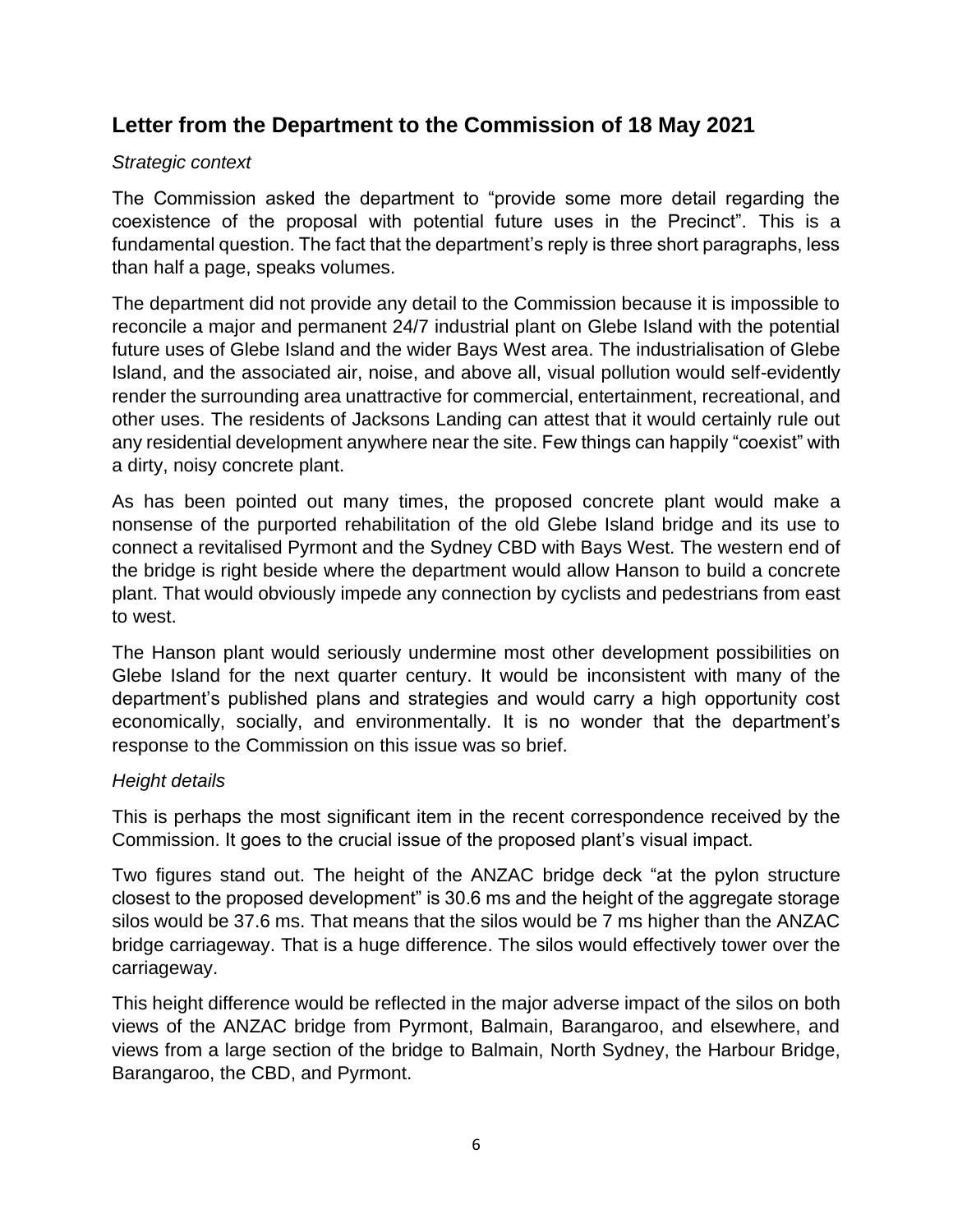#### *Landscaping*

The Commission sought "further assessment" of the visual impacts given that Hanson itself "has stated that it is not practical to provide landscaping of sufficient size/quantity to "screen" and "soften" the proposal"". In its response the department doubles down and reasserts that "the provision of a Landscape Plan was a key mitigation strategy". This is very peculiar given Hanson's own admission that that strategy would be largely ineffective. It begs the question as to how the department ever accepted the Landscape Plan as a "key mitigation strategy" given that its own review must have made it clear that the site does not in fact allow for any meaningful landscaping.

The department has not provided what the Commission specifically asked for, namely "further assessment of visual impacts", particularly in relation to the silos. The only thing that the department refers to apart from the Landscape Plan is the Public Art Strategy. A Public Art Strategy is laudable, but it would not alter the large-scale visual obstruction caused by the proposed 37.6 m high, 80 m long silos. The department has no answer to that because there is none.

Note that neither landscaping nor public art could lessen the visual impact of Hanson's vessels. This would be a problem night and day. Below is a photo, taken inside our apartment, of a ship currently berthed at the northeastern end of Glebe Island across from Jacksons Landing. It gives some indication of what 120 Hanson ships a year berthed at GI Berth 1 would mean for nearby apartments. A Hanson ship would be less than 175 ms from the Evolve Building, much closer than the ship in this photo.